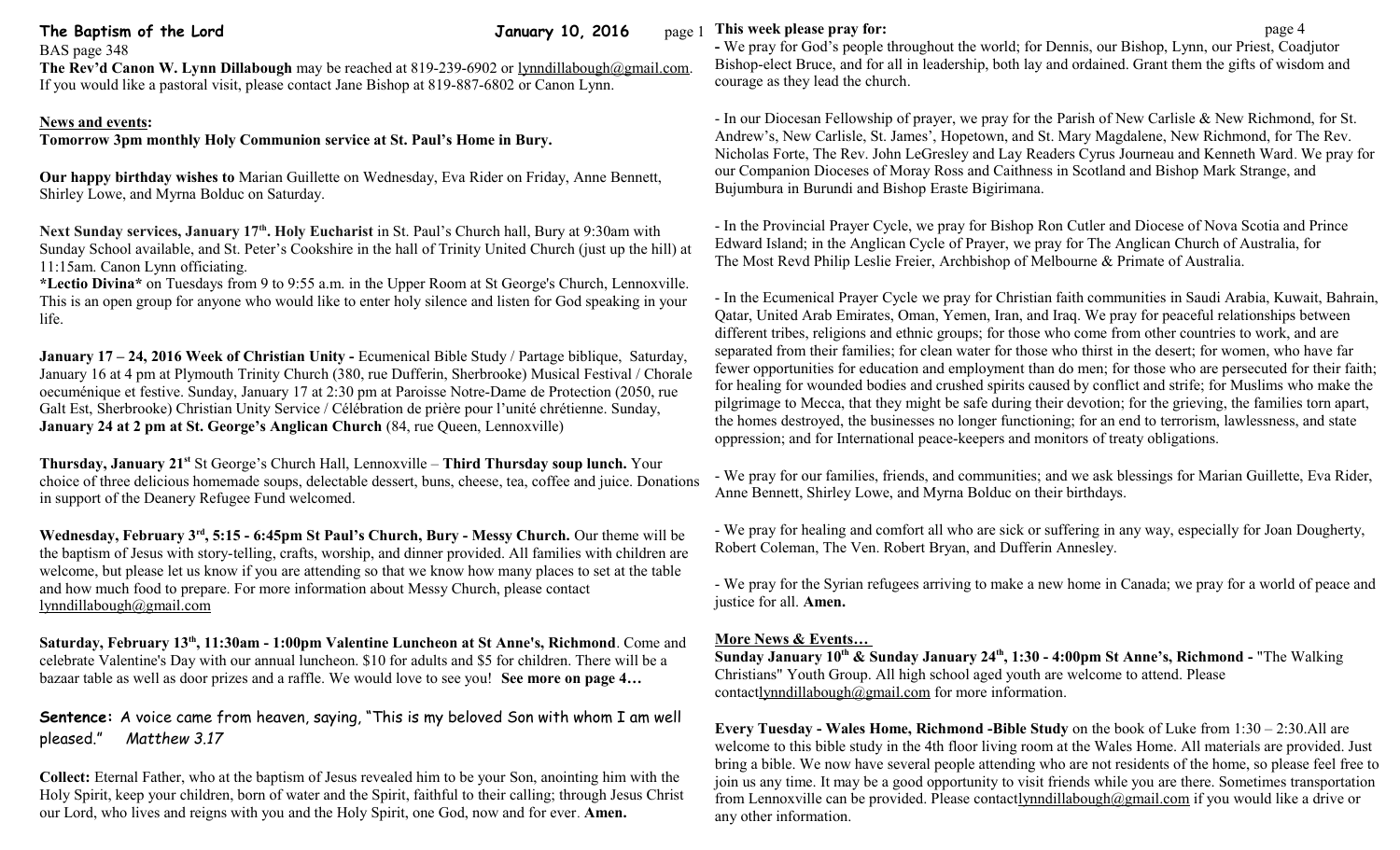**A Reading from the Book of Isaiah…**For Zion's sake I will not keep silent, and for Jerusalem's sake I will not rest, until her vindication shines out like the dawn, and her salvation like a burning torch.<sup>2</sup>The nations shall see your vindication, and all the kings your glory; and you shall be called by a new name that the mouth of the Lord will give.<sup>3</sup>You shall be a crown of beauty in the hand of the Lord, and a royal diadem in the hand of your God.<sup>4</sup>You shall no more be termed Forsaken, and your land shall no more be termed Desolate; but you shall be called My Delight Is in Her, and your land Married; for the Lord delights in you, and your land shall be married.<sup>5</sup>For as a young man marries a young woman, so shall your builder marry you, and as the bridegroom rejoices over the bride, so shall your God rejoice over you. *Isaiah 62:1-5*

## **Psalm 36:5-10 BAS page 748**

**A Reading from the First Letter of Paul to the Corinthians…**Now concerning spiritual gifts, brothers and sisters, I do not want you to be uninformed.<sup>2</sup>You know that when you were pagans, you were enticed and led astray to idols that could not speak.<sup>3</sup>Therefore I want you to understand that no one speaking by the Spirit of God ever says "Let Jesus be cursed!" and no one can say "Jesus is Lord" except by the Holy Spirit.<sup>4</sup>Now there are varieties of gifts, but the same Spirit;<sup>5</sup> and there are varieties of services, but the same Lord;<sup>6</sup> and there are varieties of activities, but it is the same God who activates all of them in everyone.<sup>7</sup>To each is given the manifestation of the Spirit for the common good.<sup>8</sup>To one is given through the Spirit the utterance of wisdom, and to another the utterance of knowledge according to the same Spirit, <sup>9</sup> to another faith by the same Spirit, to another gifts of healing by the one Spirit,<sup>10</sup>to another the working of miracles, to another prophecy, to another the discernment of spirits, to another various kinds of tongues, to another the interpretation of tongues.<sup>11</sup>All these are activated by one and the same Spirit, who allots to each one individually just as the Spirit chooses. *1 Corinthians 12:1-11* 

**The Holy Gospel of our Lord Jesus Christ according to John…**On the third day there was a wedding in Cana of Galilee, and the mother of Jesus was there.<sup>2</sup> Jesus and his disciples had also been invited to the wedding.<sup>3</sup>When the wine gave out, the mother of Jesus said to him, "They have no wine."<sup>4</sup>And Jesus said to her, "Woman, what concern is that to you and to me? My hour has not yet come."<sup>5</sup>His mother said to the servants, "Do whatever he tells you."<sup>6</sup>Now standing there were six stone water jars for the Jewish rites of purification, each holding twenty or thirty gallons. I Jesus said to them, "Fill the jars with water." And they filled them up to the brim.<sup>8</sup>He said to them, "Now draw some out, and take it to the chief steward." So they took it.<sup>9</sup>When the steward tasted the water that had become wine, and did not know where it came from (though the servants who had drawn the water knew), the steward called the bridegroom<sup>10</sup> and said to him, "Everyone serves the good wine first, and then the inferior wine after the guests have become drunk. But you have kept the good wine until now."<sup>11</sup>Jesus did this, the first of his signs, in Cana of Galilee, and revealed his glory; and his disciples believed in him. *John 2:1-11* 

**Short Reflections:** In 1 Corinthians 12:2-3 Paul presents a contrast between the Corinthians' former and current spiritual realities. Formerly as pagans they were misled to worship speechless idols. Now, however, their Spirit-inspired speech is quite different. God's Spirit would never empower anyone to declare, "May Jesus be damned." Rather, the Spirit empowers the saving confession, "Jesus is Lord!" In this way, Paul reminds his Corinthian audience that the primary work of the Holy Spirit is to create faith whose principal pronouncement is the lordship of Jesus. Hence no believer should feel that the Holy Spirit is not at work in

them. One cannot believe apart from the direct, empowering work of the Holy Spirit. In vs. 4-6 Paul constructs three parallel sentences highlighting allotted diversity flowing out of divine unity. Each verse opens with the same Greek word meaning "varied allotments" as he emphasizes how the triune God works in multiple ways. The first diverse allotments of the Spirit involve gifts. For Paul these diverse gifts flow directly out of God's grace. Thus one cannot claim them as their own possession or a product of their own innate talents. They always remain divine grace-gifts.

God chose a small village in a tiny, insignificant country for the Son's incarnation. This is precisely where Jesus begins his pastoral work, a small village, in order to communicate this message: big is not a synonym of great, small is not interchangeable with insignificant. The Nazarene put Cana on the map! The liberating news in the gospel reading is that the Reign of God has gotten rid of hierarchies. "Epiphany" is the manifestation of "one of us," a Nazarene who attends weddings, who celebrates life in togetherness. Jesus is showing us God's glory, God's sense of humor, God's nearness, mingling. God is not an absentee landlord, the metaphysical god of the philosophers, the never-present father. No, Jesus will never say we are "too close for comfort."

**Chuckles: My daughter-in-law Alma and grandson Eddy** were digging for fishing bait in my garden. Uncovering a many-legged creature, Eddy proudly dangled it before his mother. "No, honey, he won't do for bait," his mother said. "He's not an earthworm."

"He's not?" Eddy asked, his eyes wide. "What planet is he from?"

#### **A pastor is walking down the street one day when he notices a very small boy trying to press a doorbell** on a house across the street. However, the boy is very small and the doorbell is too high for him to reach.

After watching the boy's efforts for some time, the pastor moves closer to the boy's position. He steps smartly across the street, walks up behind the little fellow and placing his hand kindly on the child's shoulder leans over and gives the doorbell a solid ring. Crouching down to the child's level, the pastor smiles benevolently and asks, "And now what, my little man?" To which the boy replies, "Now we run!"

**One Spring afternoon, I came home to find two little girls on the steps** of my building. Both were crying hard, shedding big tears. Thinking they might be hurt, I dropped my briefcase and quickly went over to them. "Are you all right?" I asked.

Still sobbing, one held up her doll. "My baby's arm came off," she said.

I took the doll and its disjointed arm. After a little effort and luck, the doll was again whole.

"Thank you," came a whisper.

Next looking into the tearful eyes of her friend, I asked, "and what's the matter with you, young lady?" She wiped her cheeks. "I was helping her cry," she said.

#### **A census taker walked up to a woman who was sitting on a porch.** After introducing himself, he said, "How many children do you have?"

The woman answered, "Four."

The census taker asked, "May I have their names, please?"

The woman replied, "Eenie, Meenie, Minie, and George."

Confused, the census taker said, "May I ask why you named your fourth child 'George'?"

With a broad smile, she answered, "Surely, because we didn't want any Moe."